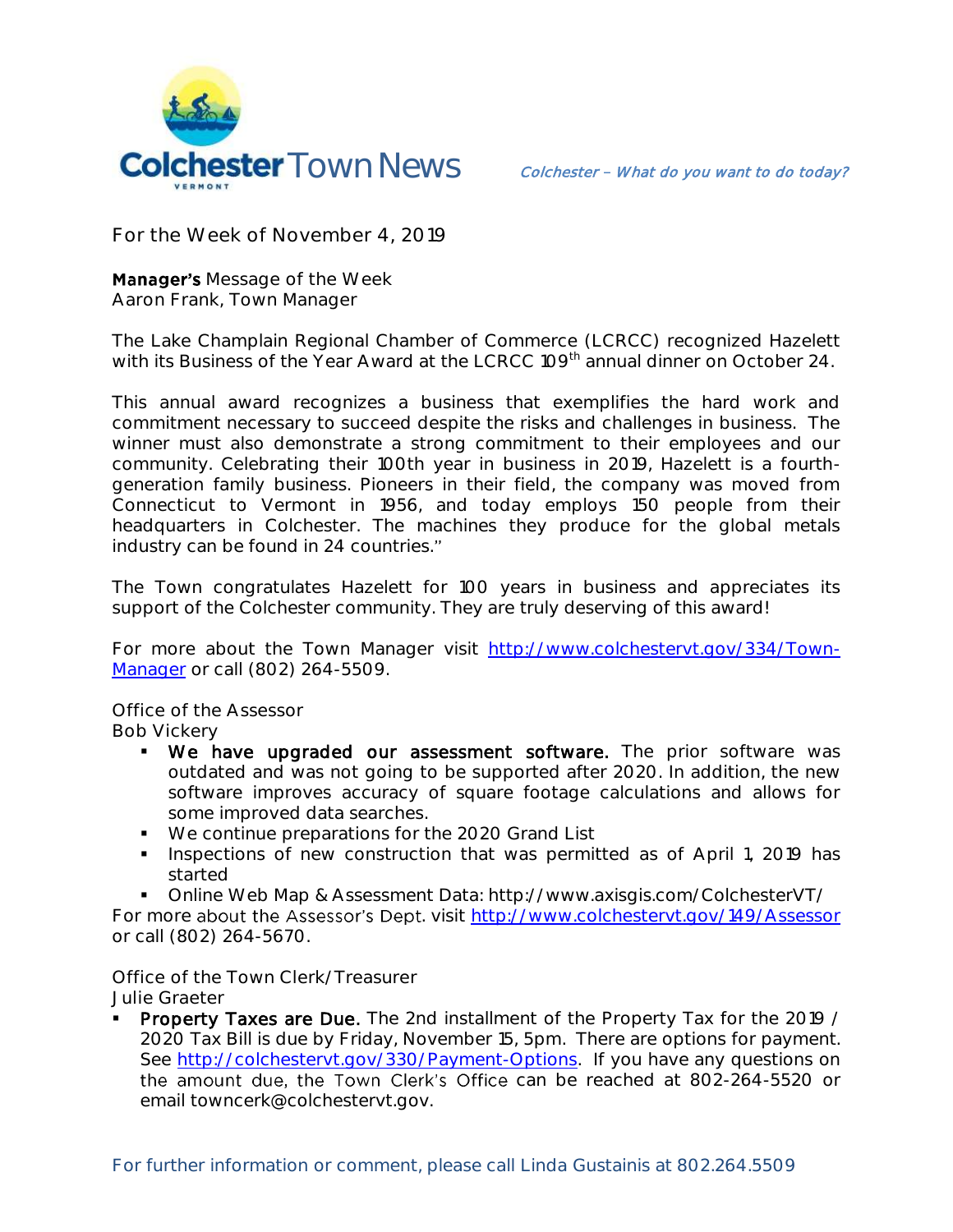

**Cemetery News:** The Champlain Cemetery slide show is now available to view at<http://colchestervt.gov/1841/Colchester-Cemeteries>

For more about the Town Clerk visit <http://www.colchestervt.gov/322/Town-Clerk> or call (802) 264-5520

**Upcoming Town Meetings:** 

- Planning Commission: 1st & 3rd Tuesdays of the month, 7:00 PM. Next meeting: 11/19
- **Development Review Board:** 2nd Wednesday of the month, 7:00 PM. November meeting: 11/13
- **Recreation Advisory Board:** 2nd Wednesday of the month, 7:00 AM, Champlain Room, 2nd floor. November meeting: 11/13
- Cemetery Advisory Committee: Next meeting: Thursday, 12/19, 8 AM in the Champlain Conference Room, Colchester Town Offices, 2<sup>nd</sup> floor.
- **Conservation Commission:** 3rd Monday of the month, 7:00 PM, at the Bayside Activity Center or per agenda. November meeting: 11/18
- **Library Board of Trustees:**  $3^{rd}$  Thursday of the month, 4:30 PM at Burnham Library. Next meeting: 11/21
- Selectboard: 2nd & 4th Tuesday of the month, 6:30pm. Next meeting: 11/12 The 11/26 meeting has been cancelled.

(All meetings take place at the Colchester Town Offices, 781 Blakely Road, in the Outer Bay Conference Room on the 3<sup>rd</sup> floor unless otherwise noted.)

**Upcoming events:**

 Special Veterans Day Program: The American Legion -- 100 Years! Monday, November 11, 2019 at 7 p.m. at 828 Main Street, Colchester

The American Legion was chartered by Congress in 1919 as a patriotic veterans' organization. Over the years, the Legion has influenced considerable social change in America, won hundreds of benefits for veterans, and produced many programs for children and youth. Join us for this special Veterans Day program to learn about Colchester's local Post 91 and the 100 year history of the American Legion. Past Post Commander Barbara Bushaw will be our presenter. Parking, admission and refreshments are free. Donations are always appreciated. Please note that additional parking for this event is available at Our Lady of Grace Church.

**Notices:**

- The Colchester Town Offices and the Burnham Library will be closed on Monday, November 11 in observance of Veterans' Day.
- The November 26 Selectboard meeting has been cancelled.

## Find us on Facebook (@TownColchesterVT)